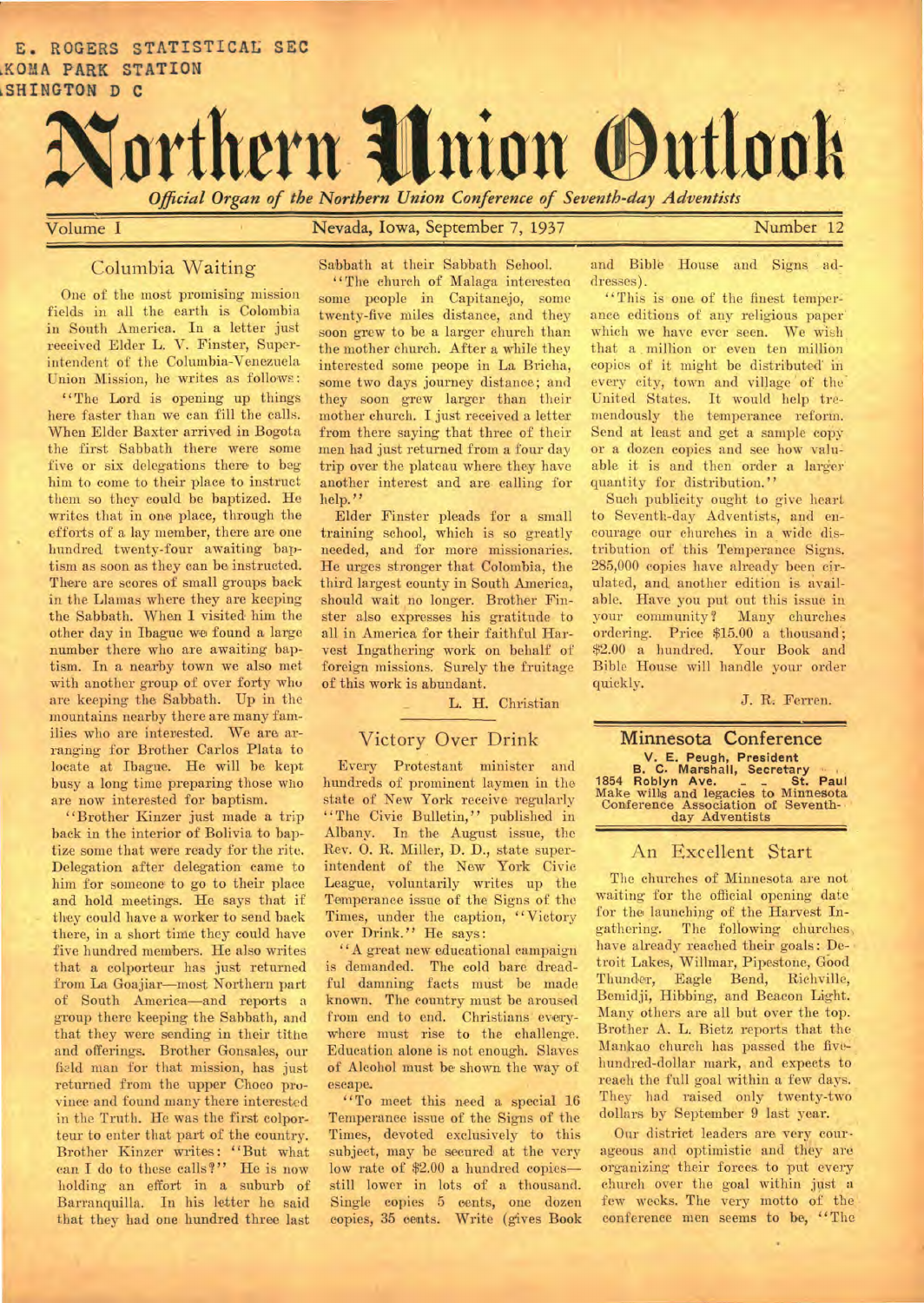# **2 NORTHERN UNION OUTLOOK**

Late Hour Demands Haste". Surely the. Lord blesses a united, consecrated effort *when* every member steps in and does his part.

Fifteen persons have already reported that they are on the Minute-Man Roll. What a wonderful thing if every member could raise at least \$11.49 and thus keep the work of God in all the world moving for one minute? It is our God-given opportunity.

The St. Paul and Minneapolis singing bands are working hard and are having excellent success. Many other places report very good work by their singing bands.

It will pay every member to watch the reports in the future. God is in this movement and now is the time for every Seventh-day Adventist to volunteer for service.

V. E. Peugh.

## Albert Lea Dedication Postponed

Telegraphic information has just reached us to the effect that the Albert Lea church dedication has been<br>postponed. Further announcement Further announcement will be made as to the exact date. Editor.

#### **News Items**

Elder A. J. Lockert reports the baptism of seven at Willmar on Sabbath, August 28. Also one person was taken into the church on profession of faith. This has brought courage to the workers and church members at Willmar.

This fine report came today from Elder D. K. Olsen: "I have just baptized fifteen more precious souls in my district.

**Northern Union Outlook Official Organ of the Northern Union Conference of Seventh-day Adventists** 

|        | A. R. Smouse             |  | Editor |
|--------|--------------------------|--|--------|
| Vol. 1 | Septemper 7, 1937 No. 12 |  |        |

Published by Oak Park Press, Ne-vada, Iowa for Northern Union Con-ference of Seventh-day Adventists. 2718 Third Ave. S., Minneapolis, Minn. Published weekly (50 issues a year). Application for entry as second class matter is pending.

In changing address, give both old

and new address.<br>
All copy for publication should<br>reach the Outlook office in Minneapo-<br>
reach the Outlook office in Minneapo-<br>
lis by Thursday morning (earlier if<br>
possible), preceding date of issue.<br>
Make all checks and

Subscription price -- 50 Cents a Year

Our young people all over the conference are looking forward to the opening day of school. We expect to see Minnesota well represented at Union College and at Maplewood Academy this year. Many other churches that have not had a church school are hoping to soon be able to have one for their children. "Every Seventh-day Adventist child in our own schools", should be our constant slogan and endeavor.

#### Annual Colporteur Institute

We expect to hold our annual colporteur institute early this fall. A large number have already expressed their desire to attend and learn how to sell our books and periodicals.

A person cannot sell shoe strings or skyscrapers and make a success if he is unprepared. Even though God has assured us of success again and again in the Bible and in the Spirit of Prophecy, yet success is dependent upon our willingness to learn and to follow counsel. Fourteen new recruits were present last year. How many will attend this time?

Watch these columns for further announcements as to date, place, and accommodations.

C. G. Cross, Field Secretary.

#### The Fork Of The Road

"Stop! Look! Listen!" Dear parents and young people, another school year is nearly here. Just what are your plans? Signs on every hand plainly indicate that we are living in the closing days of earth's history. In view of these conditions, are you doing all that is within your power to give your children the education God would have them receive in order to prepare them for the coming conflict?

I believe that when the Lord inspired Paul to write, "Come out from among them, and be ye separated," he did not expect S. D. A. parents to send their children back into the world to be educated by the world. Some day the Great Judge will ask, "Where is the flock that was given thee, thy beautiful flock?" May God help each parent to answer the question aright and recognize the part Christian education plays in helping to answer the question. Give your children an education that will help to fit them for a life beyond and not merely for this present life.

Young people, as you stand at the "Fork of the Road", are you hesi-

tating as to which way you should take? I appeal to you to do everything within your power to secure a training such as is given at Maplewood Acadamy, where your faith in God and this message will be strengthened rather than weakened.

The present prospects are for the largest enrollment that Maplewood has had for many years. The Lord has greatly blessed each department of the school this summer. The farm crops are good and the bindery has done exceptionally well. The craftshop recently purchased two more cars of lumber and another car has been ordered for delivery the first of November. Miss Barber and her girls are busy canning for the coming year.

If you are undecided as to whether you should attend high school or Maplewood, pray that the Lord will help you to make the right decision, and I am sure September 13 will find you at Maplewood.

Paul Ford.

#### House To House

"We made a round trip with a hundred per cent delivery. I am of good courage and looking forward to a big week next week."

"Am of good courage. My only trouble is in getting books fast enough."

"At one place I stopped I just began the canvass when the lady asked ,the price. I told her, and she said that was the very book she had been looking for. She wanted one for her children. She gave me a dollar down payment."

"Back to work again! I've been working among practically all French Catholics this week. They are hard customers, but Christ died for them as well. One man said after I had canvassed him for "Bible Readings", `That is just what I have been looking for.'''

"My courage is good and am striving for increased victory in my life and work."

There is a great need for more colporteurs in Minnesota. Have you prayed about this fact? Soon now we shall hold a ten day institute designed to train colporteur evangelists.  $A$ chain of living witnesses is to carry the invitation to the world. Will you act your part in this great work?", C. E., p. 42.

**Stral** 

C. G. Cross.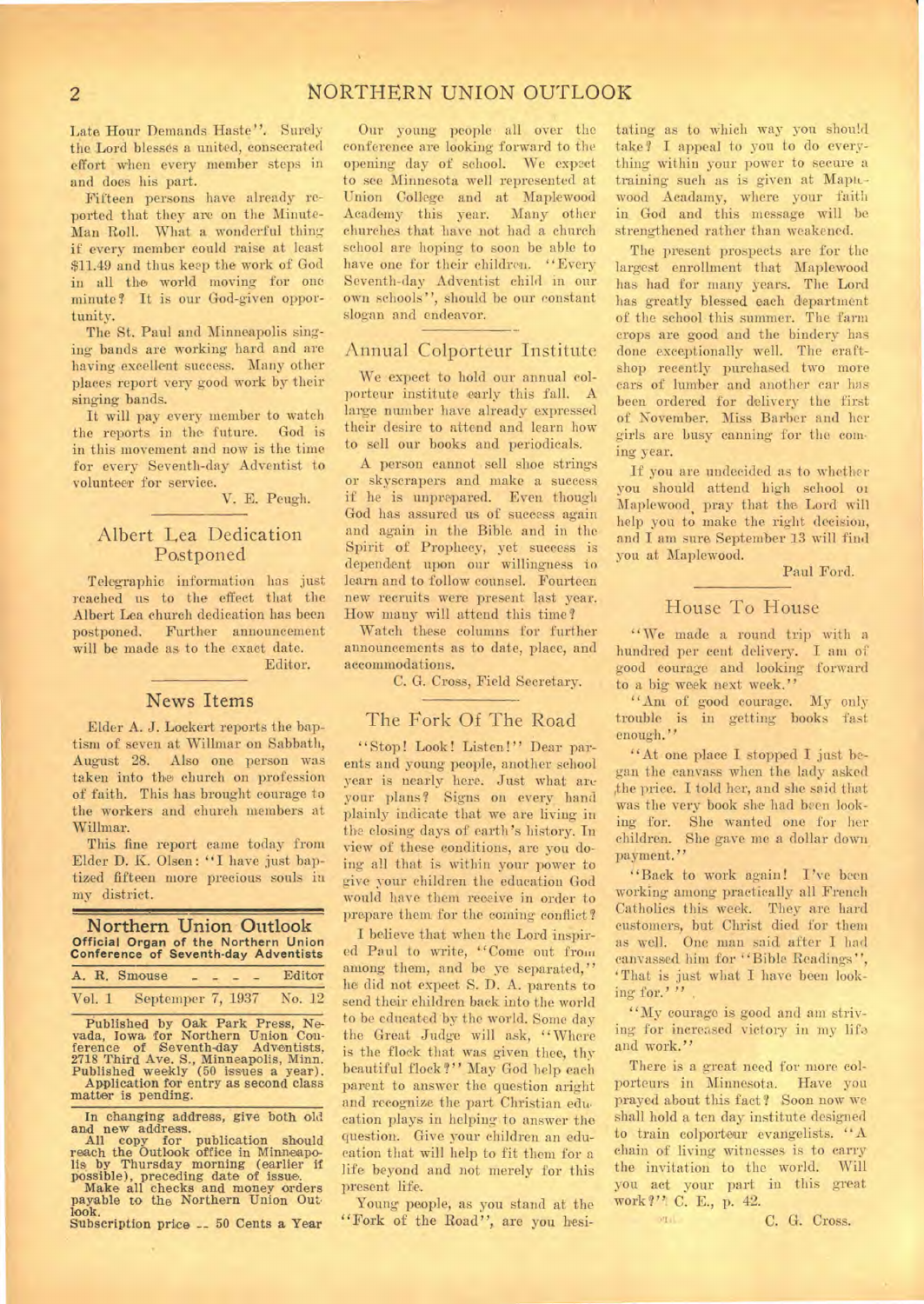# NORTHERN UNION OUTLOOK 3

**Iowa Conference DeWitt S. Osgood, President Eugene Woesner, Secretary Eugene Woesner, Secretary<br>
734 Main Street - - Nevada<br>
Make wills and legacies to Iowa<br>
Seventh-day Adventist Association** 

#### Sanitarium News Items

Iowa Sanitarium News Notes Sister Edith Ortner recently returned to her home in Aplington, Missouri, feeling much improved from her stay at the sanitarium.

The field secretary of the Kansas Conference, Brother Edwin Coy, regether with his wife, called at the sanitarium on August 24.

Miss Evelyn DeBooy, who worked at the sanitarium while completing her academic course at Oak Park Academy, left on August 23 to take up work at the Hinsdale, Sanitarium.

The work on the first section of the boiler house is still progressing satisfactorily, and when completed will he a great improvement in that department.

Miss Ruth Cheesman, who has spent many months as a guest at the sanitarium, was recently called to her home in New York State, by the serious illness of her father.

Caroline Schultz of Avoca, Iowa, who spent some time at the sanitarium last winter and spring, has returned for additional sanitarium care.

Brother Herman Staff is in Chicago completing a technician's course. This month is being devoted to laboratory and x-ray procedure. Brother Staff has rendered very faithful service here at the sanitarium during the past years, and we feel very happy that we are able to give him this opportunity for additional training and study, which will also be a great asset to our institution.

Brother and Sister H. L. Malone of Merriman, Nebraska, have come to join our staff. Brother Malone is taking Brother Staff's place in the treatment rooms during his absence, and is rendering very efficient service. Sister Malone is working on the floors, which is helping us out materially, as we have been very busy and greatly in need of more nurses.

Now is an opportune time for those to come to the sanitarium who are needing their tonsils and adenoids removed. A special price Is made to Seventh-day Adventists of \$15.00 each for a group of two, and \$12.00 each for a group of three or more. This includes the operation, operating room

charges, and twelve hours in the hobpital. Our regular rates for rooms are from \$28.00 to \$38.50 per week, from which a discount of 10 per cent is given to all Seventh-day Adventists.



**Make wills** and legacies to North Dakota Conference Association of Seventh-day Adventists

## Evangelism In North Dakota

Good reports continue to come in from our evangelists. At Kathryn, where Elder Rhoads and Brother Torkelson are continuing evangilistic meetings, ten people have definitely taken their stand for the truth and quite a number of others are under conviction. We believe that a new church will be established in Kathryn.

From Rolla the report comes to us that several people are taking their stand for the truth.

Elder J. C. Michalenko, writing from Max, says that many people there are interested in the truth and he is continuing meetings every night. Speaking of the fine interest, he says he has never seen anything like it. The whole town talks about the evangelistic meetings conducted by the Seventh-day Adventists.

On Sunday, August 22, five souls were baptized at Butte, where Elder S. Demchuk has been leading out in the meetings. Elder Michalenko says that they are planning another baptism on September 5.

The open air dome meeting in Grand Forks closed Sunday night, August 29. When the call was made for persons to rise their hands who were willing to keep the Sabbath, five hands went up. Seven people have been baptized and Elder Skedsheim and Rusted are planning for another baptism to be held the first week in September.

The Harvest Ingathering work is well under way. Very encouraging reports are coming in.

D. N. Wall

"Those who would be workers together with God must strive for perfection of every organ of the body and quality of the mind."—C. **0.** L. p. 333.

## For The Thirtieth Time

This year will mark the thirtieth annual Ingathering endeavor for Seventh-day Adventists. Our hearts are filled with gratitude to God for the great victories which have been won in these few years and we have every reason to expect that the Lord will abundantly bless in this great soul-winning endeavor. The fields everywhere are ripe for the harvest and the reapers are ready to go forth.

"A greater work in a shorter time" is the great object, and we hope to shorten the campaign by at least two weeks this year. "Lift up your eyes, and look on the fields; for they are white already to harvest." John 4:35.

The problem of foreign missions belongs not only to the mission leaders, but it belongs to the entire home church. The church, family or individual that does not believe in a foreign mission program will sooner or later lose out. The work at the home base must not be neglected, and it is very important. These interests will be blessed and benefited all the more by our giving strong support to foreign missions.

"The home missionary work will be farther advanced in every way when a more liberal, self-denying, spirit is manifested for the prosperity of foreign missions; for the prosperity of the home work depends largely, under God, upon the reflex influence of the evangelical work done. in countries afar off. It is in working actively to supply the necessities of the cause of God that we bring our souls in touch with the source of all power." Testimonies Vol. 6, page 27.

Our message can fulfil its devine mission only as it is given successfully in all the world. If we could on:y lift up our eyes and view the need as it really is, there would be a decided forward move.

> Geo. Loewen Home Missionary Sec.

#### **COLPORTEUR REPORT FOR WEEK ENDING AUGUST** 28, 1937 Minnesota—C. G. Cross, Sec.

| more of the Captule Mould |                            |                 |      |          |       |  |  |
|---------------------------|----------------------------|-----------------|------|----------|-------|--|--|
|                           |                            | Bks. Hrs. Sales | Del. |          |       |  |  |
|                           | K. Evenson Misc. 59 115.15 |                 |      |          | 25.90 |  |  |
|                           | R. J. Jones                | BR 53 40.25     |      |          | 27.50 |  |  |
|                           | B. O. Engen Misc.          |                 |      | 46 20.75 | 20.75 |  |  |
|                           | C. G. Rust Mag. 41 18.05   |                 |      |          | 18.05 |  |  |
|                           | C. Merickle                | DND 39          |      | 8.75     | 3.75  |  |  |
|                           | V. Rust                    | Mag.            | 38   | 9.40     | 9.40  |  |  |
|                           | A. Gerrard                 | Mag.            | 37   | 7.50     | 3.00  |  |  |
|                           |                            |                 |      |          |       |  |  |